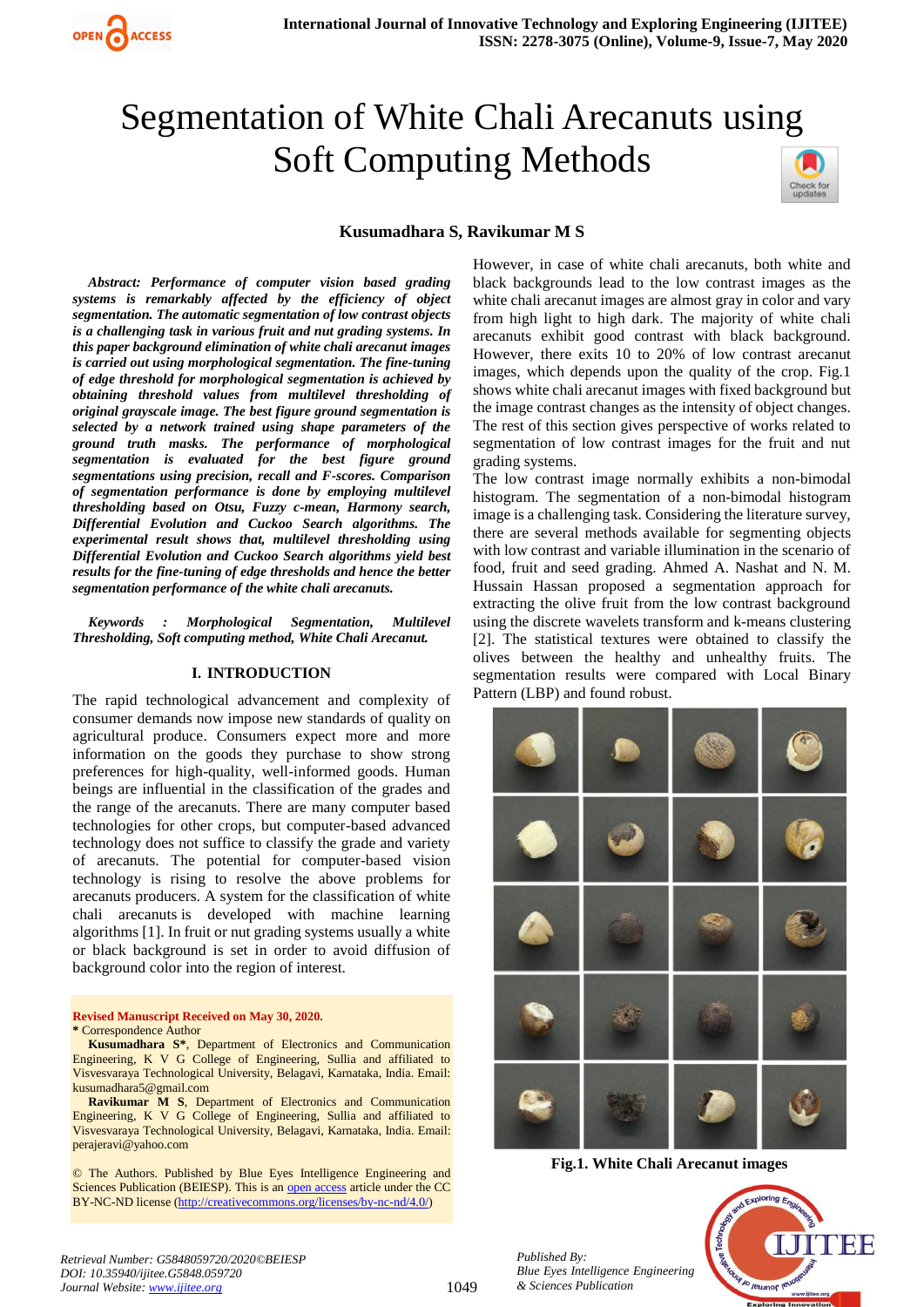The paper [3] focuses on the segmentation of natural light images. The authors suggested an improved natural image threshold segmentation (TsTN) technique and compared results with conventional approaches, such as Otsu and Fuzzy C Means (FCM). The Otsu approach divides the image into background and front depending on the value of the threshold. The binary images are black and white, with gray-level pixels greater than the threshold values set to white and the remaining pixels set to black. In comparison, FCM divided the image into many separate clusters. FCM is an unsupervised clustering technology and needs no named data but its sensitivity to the initial cluster centers is the main drawback of the FCM technique. The inaccurate initial centers can lead to poor segmentation. Both conventional approaches could not segment the image in the complex background, nor were the images captured with natural light uniformly illumined. All the Visual Evaluation and the Rand Index (RI) showed TsTN's dominance over conventional methods. A Pareto multi-objective optimization thresholding method has been presented [4] to perform the segmentation of synthetic images, well known test images and MRI images. In this paper, a new multilevel image thresholding technique, called Thresholding using Pareto Multi Objective (TPMO), was proposed, which combines the flexibility of multiobjective fitness functions with the power of an enhanced version of the most popular multiobjective genetic optimization algorithm NSGA-II for searching vast combinatorial state spaces. They had provided the improvement to the algorithm NSGA-II by suggesting the stopping iteration, initial population was selected from the algorithm automatically and number of generations. The performance of TPMO was better than the EM algorithm based method, Valley Emphasis (VE) based method, Otsu method, Kapur method and a method based on Tsallis Entropy (TE). Image segmentation by multilevel thresholding using genetic algorithm with fuzzy entropy cost functions [5] was used to segment the color and grayscale images. The authors employed triangular, trapezoidal and bell shaped membership functions. The optimum membership functions were determined by increasing the fuzzy entropy. The trapezoidal membership function exhibited better results over Otsu multilevel thresholding.

Veska M. Georgieva and Stephan G. Vassilev [6] proposed a method to segment poor SNR valued and boundary misplaced ultra sound images. These images were pre-processed using Contrast Limited Adaptive Histogram Equalization (CLAHE) method and homomorphic filter for contrast enhancement based on wavelet decomposition. The active contour was the method employed for segmenting the image without considering the edges. A new image binarization method based on edge information analysis [7] involves three steps; Firstly, the edges of an image are detected using the Canny method. Secondly, the gray level transition range of each edge point is calculated and then a new histogram of cumulative edge gray level transition range is obtained. Finally, the peak of the new histogram is set as the optimal threshold for image binarization. An image data field-based frame work for image thresholding was proposed in [8], and improved four thresholding methods under the proposed framework. It involved generating the image data field, implementing image transformation with potential-weighted sum, and then determining the binary threshold for the transformed image by applying the conventional approaches. The performances of the

algorithms were tested on a variety of synthetic and real images, with and without noise and found to be accurate, noise-robust, efficient and scalable. Review of literature reflects that the thresholding based segmentation gives a promising result for the segmentation of low contrast images. Determination of threshold value for binarization plays an important role in segmentation. An unsupervised segmentation can be achieved by selecting the threshold value automatically. The following section gives details of the methods used to extract ROI from the white chali arecanut images using automatic morphological segmentation.

#### **II. PROPOSED SYSTEM**

The morphological segmentation has been proven as an efficient tool for contour segmentation or segmenting the ROI with entirety. The first step in morphological segmentation is the selection of proper threshold value to identify the edges of the object. This can be accomplished by finding the threshold using edge detector and then fine-tuning it to account for the ROI [9]. The automatic fine-tuning of this threshold value will enhance the segmentation process and lead to unsupervised work flow. P.Shanmugavadivu and Visalakshi Sivakumar [10] have used fractal bound gamma transformation to obtain the threshold and segmenting of masses in digital mammograms using morphological segmentation. Berthe and Vinoy [11] have fine-tuned this threshold value by exploiting the synergy between fractal dimension and lacunarity of the image. In this work, the edge threshold is obtained by using Sobel edge detector and then fine-tuned by the threshold values obtained using multilevel thresholding algorithms. Fig.2 illustrates the procedure followed in this work. The morphological segmentation of original grayscale image is carried out for each fine-tuned threshold. Later the shape features of each segmented mask are extracted. The ground truth masks of white chali arecanuts exhibit a consistent shape features. An unsupervised or automatic segmentation is achieved by the automatic selection of best suitable threshold value for edge detection. This is done by comparing the shape features of the segmented masks with the shape features of the standard masks stored in the database.



**Fig. 2. Work Flow of Proposed Method**

INEIE

Jo <sub>leumor</sub>

*Published By: Blue Eyes Intelligence Engineering & Sciences Publication*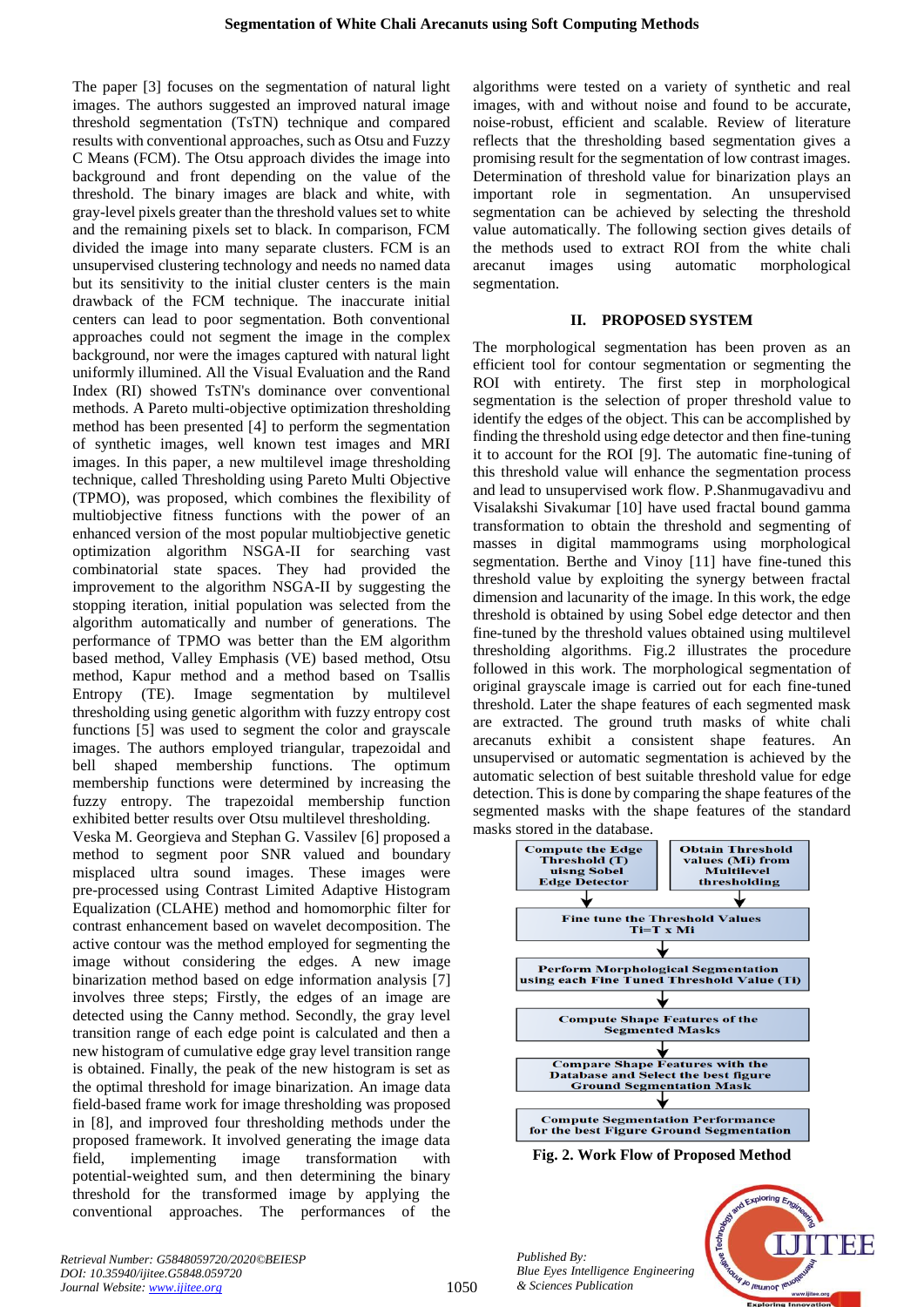

The subsequent section illustrates the algorithms employed in morphological segmentation and multilevel thresholding of the given image. Later, the performance of morphological segmentation with different multilevel thresholding algorithms are compared.

# **III. MORPHOLOGICAL SEGMENTATION**

The selection of threshold value for the binarization affects the result of morphological segmentation. Normally, this is determined in two steps; first, roughly computing the edge threshold using edge detector such as Sobel edge detector, and then fine-tuning it before actually binarizing the grayscale image. This process is followed by dilation of the gradient mask, filling the interior gaps of dilated mask, removing the connected objects on the boarder and finally smoothing the of the mask as shown in Fig. 3. In this work, the fine-tuning of threshold is done by obtaining the threshold values from multilevel thresholding of the given grayscale image.

The experimental result shows that a minimum of five level multilevel thresholding (four threshold values) is required to effectively capture a favorable threshold value for fine-tuning. The following section illustrates the methods used for multilevel thresholding of the given grayscale image.

#### **IV. SOFT COMPUTING METHODS FOR MULTILEVEL THRESHOLDING**

Multilevel thresholding is a process of splitting a grayscale image into specified number of distinct regions.



**Fig. 3. Morphological Segmentation**

The Otsu method is commonly used to measure the threshold value for grayscale image binarization. This approach involves iterating the threshold values and evaluating the distribution of each threshold side for the pixel levels, i.e. the

pixels which are either in the foreground or in the background. The objective is to define the threshold value where the sum of the front and background is at a minimum. Even though the Otsu method is easy, fast and widely used, its main limitation is its assumption of binary classes. Hence this method does not give better result when the histograms are non-bimodal. This is overcome by adapting soft computing methods for multilevel thresholding, but they are slower when compared to Otsu method. The following section illustrates the soft computing methods used to compute the multi thresholds.

#### **A. Fuzzy C Mean Clustering (FCM)**

For briefing of algorithm let us consider  $Y = \{y_1, y_2, \ldots, y_k\}$ as the sample of N observations in  $R_n$  (Euclidean space); considering the  $y_k$  as the kth feature vector. Let us assume the number of clusters *C* as the partition for *Y* and it is the integer ranging from 2 to n. The sample of ROI i.e. *Y* should satisfy the below three equations [12].

$$
Y_i \neq \emptyset \quad 1 \le i \le C \tag{1a}
$$

$$
Y_i \cap Y_j = \emptyset, i \neq j \tag{1b}
$$

$$
U_{i=1}^c Y_i = Y \tag{1c}
$$

In these equations the  $\emptyset$  is the empty set.  $\cap$  and  $\cup$  meaning remains same as intersection and union. These are the basic equations can be used for FCM by extending the *C* to matrix-theoretic terms. The matrix  $\cup$  is the product of  $C$  and N matrix, the  $\cup$  is the two dimension of *Y* (it can be image), the below equation formulizes this concept,

$$
u_i(y_k) = u_{ik} = \begin{cases} 1; & y_k \in Y_i \\ 0; & otherwise \end{cases}
$$
 (2a)

$$
\sum_{i=1}^{N} u_{ik} > 0 \text{ for all } i;
$$
 (2b)

$$
\sum_{i=1}^{N} u_{ik} = 1 \text{ for all } k \tag{2c}
$$

The Fuzzy C Means Clustering gives better results than the Otsu method for determining the threshold value. The FCM attempts to partition the finite collection *Y* into a collection of *C* fuzzy clusters with respect to some given objective function.

## **B.Harmony Search Optimization Algorithm**

The Harmony search optimization algorithm (HSA) provides the solution called as harmony and it is represented as n dimensional vector. The algorithm has following steps [13]; *Initializing the algorithm parameters* using the equation

$$
f(x), x = (x(1), x(2), \dots x(n)) \in R^n
$$
 (3)

subject to:  $x(f) \in [l(f), u(f)]$  f= 1, 2, . . . , n, where  $f(x)$  is the objective function,  $x = (x(1), x(2), \ldots, x(n))$  is the set of design variables,  $n$  is the number of design variables, and  $l(f)$ and  $u(f)$  are the lower and upper bounds for the design variable  $x(f)$ , respectively. The parameters for HSA are harmony memory size (HMS) which holds the solutions in vector format and harmony memory consideration rate (HMCR). Harmony memory initialization*:* The HMS are considered in this stage. The HMS are the randomly generated harmony vector as shown below,

$$
HM = \begin{bmatrix} x_1 \\ x_2 \\ \vdots \\ x_{HMS} \end{bmatrix}
$$
 (4)

*Published By: Blue Eyes Intelligence Engineering & Sciences Publication* 

FF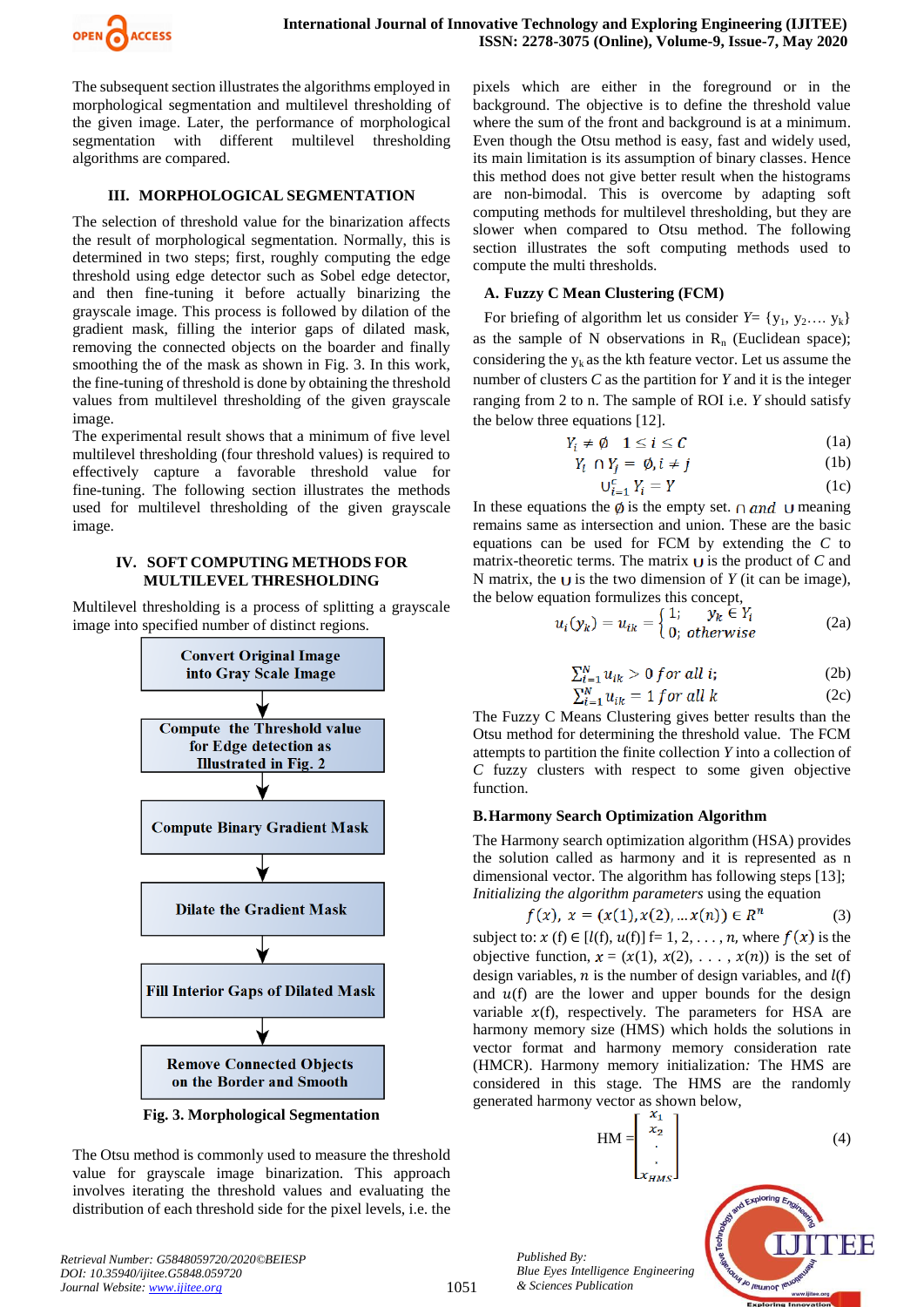*Improvisation of New Harmony vectors*: The improvisation of the vectors is done by considering three operators; they are memory consideration, random re-initialization and pitch adjustment. These improvements are modelled shown below,  $(f)$  =

$$
\begin{aligned}\n\mathcal{L}_{new}(f) &= \\
\int x_i(f) \in \{x_1(f), x_2(f), \dots, x_{HMS}(f)\}, \text{probability of HMCR} \\
\text{tr}(f) + \big(u(f) - \text{tr}(f)\big), \text{rand}(0,1), \text{probability of } 1 - \text{HMCR}\n\end{aligned}
$$
\n
$$
(5)
$$

*Updating the harmony memory:* Once the  $x_{new}$  is obtained based on the size of the  $x_{new}$  the harmony memory is updated and the fitness value is calculated for  $x_{new}$ .

*Computational procedure:* This procedure is implemented for minimization purpose. The computational procedure of the basic HSA can be summarized as in Algorithm 1 in paper [14].

#### **C.Differential Evolution Algorithm**

The normalized histogram of the image is considered while implementing the multilevel thresholding of the image.



**Fig.4. Membership Function for n level multi thresholding**

Fig.4 shows membership function for n level multi thresholding [15]. For simplicity trapezoidal membership function is used to estimate the membership of n segmented regions,  $\mu_1$ ,  $\mu_2$ , ...  $\mu_n$  by using  $2\times(n-1)$  unknown fuzzy parameters, namely  $a_1, c_1... a_{n-1}, c_{n-1}$  where  $0 \le a_1 \le c_1 \le ... \le a_n$  $a_{n-1} \leq c_{n-1} \leq L-1$ .

The optimum value of parameters can be obtained by maximizing the total entropy given by

$$
\varphi(t_1, t_2, \dots, t_n) = \text{Arg} \, \max\left( [H_1(t) + H_2(t) + \dots, H_n(t)] \right) \tag{6}
$$

Where  $H_1$ ,  $H_2$ , ...  $H_n$  are maximum fuzzy entropy for each segment. The Differential Evolution (DE) is a population-based global optimization algorithm, used to optimize Eq.  $(6)$ . In this DE, the i<sup>th</sup> individual (parameter vector) of the population at generation (time) t is a *D* dimensional vector containing a set of D optimization parameters;

$$
Z_i(t) = Z_{i,1}(t) + Z_{i,2}(t) + \cdots Z_{i,D}(t)
$$
 (7)

For each target vector  $Z_i(t)$ , a trial vector  $R_i(t)$  is created in the following fashion:

$$
R_{i,j}(t) = \begin{cases} Y_{i,j}(t) \text{ if } r \text{ and } j(0,1) \leq Cr \text{ or } j = rn(i) \\ Z_{i,j}(t); \text{ otherwise} \end{cases}
$$

Finally, 'selection' is performed in order to determine which one between the target vector and trial vector will survive in the next generation i.e. at time  $t=t+1$ . If the trial vector yields a better value of the fitness function, it replaces its target vector in the next generation; otherwise the parent is retained in the population.

#### **D.Cuckoo Search Algorithm**

This is the algorithm Cuckoo Search (CS) used for multilevel thresholds which is given below[16];

Step 1: The CS algorithm produces a randomly distributed initial population of N solutions (nests) xi  $(i = 1, 2, ... N)$  with K dimensions denoted by matrix X, (Generate initial solution population).

$$
X = [x_1, x_2, \dots x_N] \text{ and } x_i = [x_{i1}, x_{i2}, \dots x_{iK}] \tag{9}
$$

where  $x_{ij}$  is the j<sup>th</sup> component value that is restricted into  $[0, ... L - 1]$  and the  $x_{ij} < x_{ij} + 1$  for all j.

Objective function values of all solutions are evaluated and  $period = 1$  is set. The CS algorithm detects the most efficient solution prior to beginning an iterative search process.

Step 2: (Calculate the new population)

Calculate matrix of new solutions V for each solution in the search population  $X$  using the Eq.  $(9)$ . For each solution  $v_i$  i = (1, 2, ... N) evaluate the objective function values. If the objective function value of the new one  $(v_i)$  is higher than that of the previous one  $(x_i)$ , memorize the new solution and forget about the old solution. If not, it preserves the old solution.

Step 3: (Record the best solution)

Memorize the best solution so far  $(x_{best})$ , i.e. the solution vector with the highest objective function value.

Step 4. (Fraction  $p_a$  of worse nests are abandoned and new nests are being built) Apply the crossover operator on each solution  $xi$  in the search population by;

$$
vi = \begin{cases} x_i + rand. (x_{ip1} - x_{ip2}), if \ rand_i > p_\alpha \\ x_i, \quad Otherwise \end{cases} \tag{10}
$$

where rand is random number in [0,1] range,  $p_1$  and  $p_2$  are different rows permutation functions applied on nests matrix. Step 5. (Record the best solution) memorize the new solution so far  $(x_{best})$ , and forget about the old solution, and add the cycle one by one.

Step 6. (Check the termination criterion) When the process is equal to the maximum number of iterations, the algorithm execution is completed, else jump to the Step 2.

The above algorithms are employed in multilevel thresholding of the original grayscale image. The following section gives the results of multilevel thresholding and morphological segmentation.

#### **V. RESULTS AND DISCUSSION**

For evaluating the proposed method of segmentation, 160 white chali arecanut images are selected from the database consisting of 5862 images.

The images are selected with more emphasis on low contrast, and are manually segmented for the purpose of evaluating the segmentation performance. The shape features such as major axis, area, equidiameter , minor axis, Eccentricity, Extent, Solidity, Convex Area, Perimeter, Roundness and Complexity are extracted from the ground truth masks and are stored in the database.

The procedure followed in this work is illustrated by considering an example as follows. Fig. 5 (a) shows an original image and the corresponding five level thresholded image is shown in Fig.5(b). In this example, the multilevel thresholding is performed using CS algorithm.



*Retrieval Number: G5848059720/2020©BEIESP DOI: 10.35940/ijitee.G5848.059720 Journal Website: www.ijitee.org*

(8)

*Published By:*

*& Sciences Publication* 

*Blue Eyes Intelligence Engineering*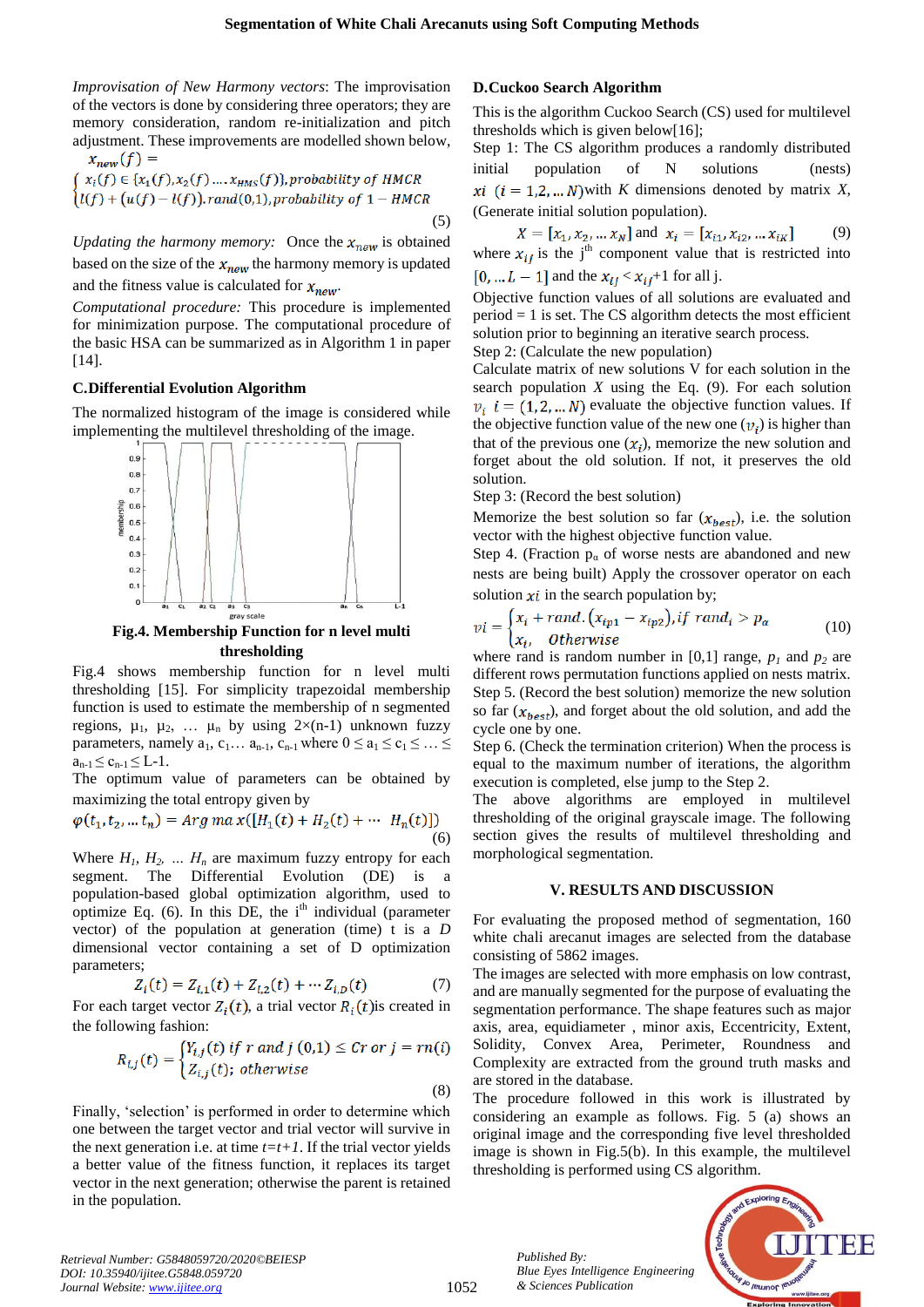

Fig. 6 shows the histogram of original grayscale image with four threshold values obtained by using five level thresholding of image shown in Fig. 5(a). The performance of morphological segmentation depends upon the proper selection of the threshold for binarization. The image shown in Fig. 5(a) is converted grayscale and edge threshold is determined using Sobel edge detector. Now this threshold value is fine-tuned using four threshold values obtained from multilevel thresholding of the original grayscale image. This results in four distinct thresholds. Now



**Fig. 5 (a) Original Image (Left) (b) Five Level Thresholded Image (Middle) (c) Ground Truth Image (Right)**  $_{0.0}$ 



**Fig.6. Image Histogram and Multi thresholds using CS Algorithm with N=5**



**Fig.7. Segmented Mask with (a) Th=0.2431 (b) Th=0.3333 (c) Th=0.4392 (d) Th=0.6196**

the morphological segmentation of original image is done separately with these four threshold values. The resulting masks are as shown in Fig.7.

In the next step, the shape parameters of these segmented mask are determined and fed to a network trained by using shape parameters of the ground truth masks. This trained network outputs the best possible figure ground mask as the result of segmentation. In the selected example Fig.7 (c) is the best figure ground mask with threshold Th=0.4392.

Now for the purpose of evaluating multilevel thresholding algorithms used for fine-tuning the edge threshold, segmentation performances such as precision, recall and F score are evaluated using corresponding ground truth masks. The experimental result reveals that the multilevel thresholding using Differential Evolution and Cuckoo Search algorithms yield most favorable results for fine-tuning the edge threshold. Table I shows the results obtained for some of candidates of the dataset.

| Table- 1: Comparison of Segmentation Results |           |                        |                                |                                                                      |              |              |              |               |  |  |
|----------------------------------------------|-----------|------------------------|--------------------------------|----------------------------------------------------------------------|--------------|--------------|--------------|---------------|--|--|
| Image                                        | Histogram | Ground<br><b>Truth</b> | <b>Performan</b><br>ce Metrics | Performance for the Best Threshold Value of each<br><b>Algorithm</b> |              |              |              |               |  |  |
|                                              |           |                        |                                | Otsu                                                                 | <b>FCM</b>   | <b>HS</b>    | DE           | $\mathbf{CS}$ |  |  |
|                                              |           |                        | Precision                      | 0.9006                                                               | 1            | 1            | 1            | $\mathbf{1}$  |  |  |
|                                              |           |                        | Recall                         | 0.9807                                                               | 1            | 1            | $\mathbf{1}$ | 1             |  |  |
|                                              |           |                        | F-Score                        | 0.9389                                                               | $\mathbf{1}$ | $\mathbf{1}$ | $\mathbf{1}$ | $\mathbf{1}$  |  |  |
|                                              |           |                        | Precision                      | 0.7172                                                               | 0.7192       | 0.8087       | 0.8202       | 0.8449        |  |  |
|                                              |           |                        | Recall                         | 0.7218                                                               | 0.7504       | 0.7976       | 0.8133       | 0.8441        |  |  |
|                                              |           |                        | F-Score                        | 0.7195                                                               | 0.7345       | 0.8031       | 0.8168       | 0.8445        |  |  |
|                                              |           |                        | Precision                      | 0.4677                                                               | 0.9265       | 0.9345       | $\mathbf{1}$ | $\mathbf{1}$  |  |  |
|                                              |           |                        | Recall                         | 0.5724                                                               | 0.9689       | 0.9697       | $\mathbf{1}$ | $\mathbf{1}$  |  |  |
|                                              |           |                        | F-Score                        | 0.5148                                                               | 0.9472       | 0.9517       | $\mathbf{1}$ | $\mathbf{1}$  |  |  |
|                                              |           |                        | Precision                      | 0.6449                                                               | 0.5692       | 0.6449       | 0.7640       | 0.7149        |  |  |
|                                              |           |                        | Recall                         | 0.6341                                                               | 0.5696       | 0.6350       | 0.7521       | 0.7037        |  |  |
|                                              |           |                        | F-Score                        | 0.6395                                                               | 0.5694       | 0.6399       | 0.7580       | 0.7093        |  |  |

1053

# **Table- I: Comparison of Segmentation Results**

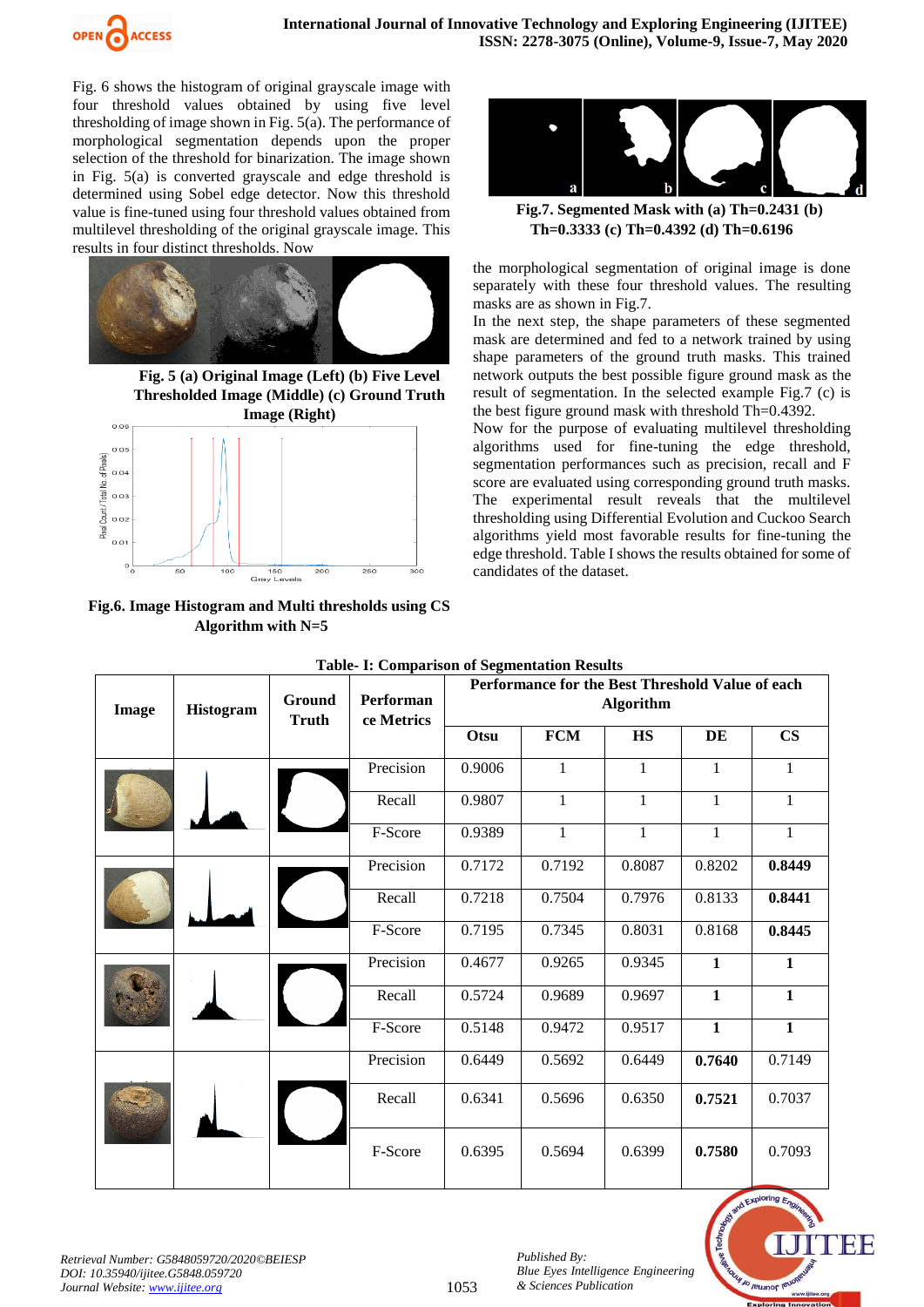|  |  |  | Precision | 0.6279 | 0.5152 | 0.6449 | 0.7755       | 0.7755       |
|--|--|--|-----------|--------|--------|--------|--------------|--------------|
|  |  |  | Recall    | 0.6184 | 0.5080 | 0.6276 | 0.7824       | 0.7824       |
|  |  |  | F-Score   | 0.6231 | 0.5115 | 0.6361 | 0.7789       | 0.7789       |
|  |  |  | Precision | 0.5428 | 0.6188 | 0.8987 | 0.9925       | 0.9875       |
|  |  |  | Recall    | 0.6102 | 0.6628 | 0.9124 | 0.9958       | 0.9917       |
|  |  |  | F-Score   | 0.5745 | 0.6400 | 0.9055 | 0.9942       | 0.9896       |
|  |  |  | Precision | 0.6070 | 0.5150 | 0.6095 | 0.8210       | 0.8328       |
|  |  |  | Recall    | 0.6713 | 0.5458 | 0.6713 | 0.8128       | 0.8406       |
|  |  |  | F-Score   | 0.6376 | 0.5299 | 0.6389 | 0.8168       | 0.8367       |
|  |  |  | Precision | 0.4877 | 0.5151 | 0.6057 | 0.9937       | 1            |
|  |  |  | Recall    | 0.6352 | 0.6765 | 0.7439 | $\mathbf{1}$ | $\mathbf{1}$ |
|  |  |  | F-Score   | 0.5517 | 0.5849 | 0.6677 | 0.9969       | $\mathbf{1}$ |
|  |  |  | Precision | 0.8360 | 0.9303 | 0.8553 | 0.9448       | 0.9320       |
|  |  |  | Recall    | 0.9024 | 0.9480 | 0.9165 | 0.9551       | 0.9504       |
|  |  |  | F-Score   | 0.8679 | 0.9391 | 0.8849 | 0.9500       | 0.9411       |
|  |  |  | Precision | 0.5456 | 0.8818 | 0.7691 | 0.9160       | 0.9593       |
|  |  |  | Recall    | 0.6798 | 0.8967 | 0.7848 | 0.9231       | 0.9650       |
|  |  |  | F-Score   | 0.6054 | 0.8892 | 0.7769 | 0.9196       | 0.9622       |

# **VI. CONCLUSION**

In this paper, the automatic segmentation of low contrasts white chali arecanut images is carried out using morphological segmentation. The determination of threshold for edge detection in morphological segmentation is a key point in enhancing segmentation performance. This threshold value is computed by using Sobel edge detector and multilevel thresholding of original grayscale image. Making use of Differential Evolution and Cuckoo Search algorithms for multilevel thresholding gives better results for automatic morphological segmentation of white chali arecanut images. By the inference of the results, this method can be extended for the segmentation of low contrast images of similar species.

## **ACKNOWLEDGMENT**

The authors want to thank Mr. Sathyajith M, Assistant Professor, K V G College of Engineering, Sullia for his assistance in developing large image database for white chali arecanuts.

## **REFERENCES**

- 1. Kusumadhara S, Ravikumar M S, Raghavendra P, "A Framework for Grading of White Chali Type Arecanuts with Machine Learning Algorithms", International Journal of Recent Technology and Engineering, ISSN: 2277-3878, Volume-8 Issue-6, pp 2782- 2788, March 2020.
- 2. Ahmed A. Nashat and N. M. Hussain Hassan, "Automatic segmentation and classification of olive fruits batches based on discrete wavelet

transform and visual perceptual texture features", International Journal of Wavelets, Multiresolution and Information Processing Volume-16, Issue-1, (28 Pages), October 2017.

- 3. Sharifah Lailee Syed Abdullaha, Hamirul'Aini Hambalia,b\*, Nursuriati Jamilc, "Segmentation of Natural Images Using an Improved Thresholding-based Technique", International Symposium on Robotics and Intelligent Sensors 2012 (IRIS 2012), SciVerse Science Direct, Procedia Engineering 41 ( 2012) 938 – 944.
- 4. A.Nakib, H.Oulhadj, P.Siarry, "Image thresholding based on Pareto multi objective optimization", Engineering Applications of Artificial Intelligence 23(2010)313–320, available in Science Direct.
- 5. Mohan Muppidi, Paul Rad, Sos S. Agaian, and Mo Jamshidi, "Image Segmentation by Multi-Level Thresholding Using Genetic Algorithm with Fuzzy Entropy Cost Functions", 978-1-4799-8637-8/15, IEEE 2015.
- 6. Veska M. Georgieva and Stephan G. Vassilev, "Kidney Segmentation in Ultrasound Images Via Active Contours", CEMA'16 conference, Athens, Greece.
- 7. Ming Zeng, Tiemao Han, Qinghao Meng, Zhengbiao Bai, Zhengcun Liu, "Image Thresholding Based on Edge Information Analysis", 2012 5th International Congress on Image and Signal Processing (CISP 2012).
- 8. TaoWu, "Image data field-based frame work for image thresholding", Optics and Laser Technology, Elsevier, Optics &LaserTechnology62(2014)1–11.
- 9. [https://www.mathworks.com/help/images/detecting-a-cell-using-image](https://www.mathworks.com/help/images/detecting-a-cell-using-image-segmentation.html) [-segmentation.html](https://www.mathworks.com/help/images/detecting-a-cell-using-image-segmentation.html)
- 10. Shanmugavadivu, P. & Sivakumar, Visalakshi. (2016). Mammogram Mass Segmentation Using Fractal Oriented Gamma Transformation. International Journal of Computational Science and Information Technology. 4. 49-56. 10.5121/ijcsity.2016.4105.
- 11. Berthe, K.A. & Vinoy, K.. (2011). A new method for segmentation using fractal properties of images. Int. J. Electron. Commun. Technol.. 2. 23-28.



*Retrieval Number: G5848059720/2020©BEIESP DOI: 10.35940/ijitee.G5848.059720 Journal Website: www.ijitee.org*

*Published By:*

*& Sciences Publication*